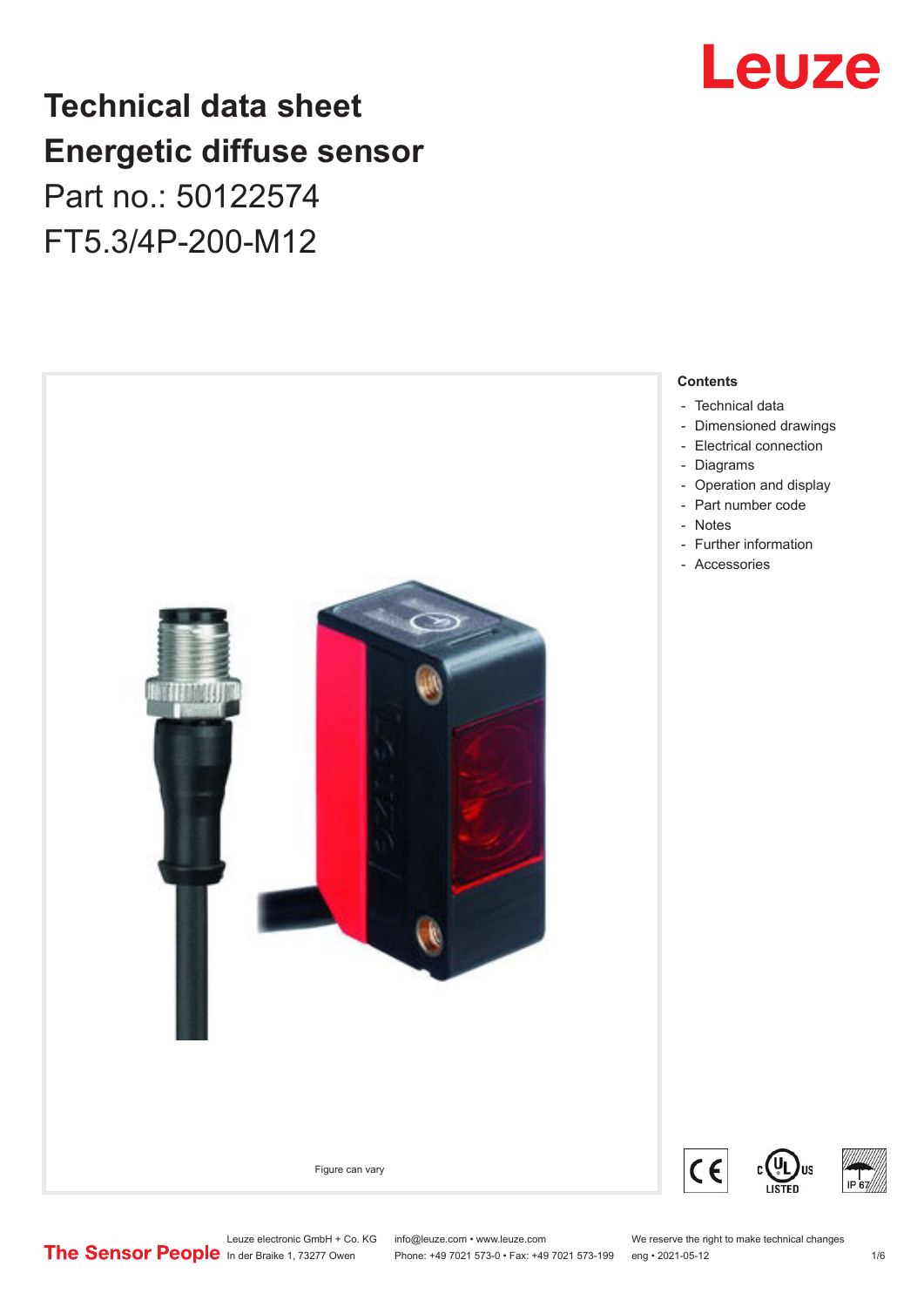## <span id="page-1-0"></span>**Technical data**

#### **Basic data**

| Series                     |                              |
|----------------------------|------------------------------|
| <b>Operating principle</b> | Diffuse reflection principle |

#### **Optical data**

| Optival uata                     |                                      |
|----------------------------------|--------------------------------------|
| <b>Operating range</b>           | Guaranteed operating range           |
| Operating range, white 90%       | $0.0010.215$ m                       |
| Operating range, gray 50%        | $0.0010.19$ m                        |
| Operating range, gray 18%        | $0.0030.15$ m                        |
| Operating range, black 6%        | $0.0030.125$ m                       |
| <b>Operating range limit</b>     | Typical operating range              |
| Operating range limit, white 90% | $00.28$ m                            |
| Operating range limit, gray 50%  | $0.0010.245$ m                       |
| Operating range limit, gray 18%  | $0.0030.19$ m                        |
| Operating range limit, black 6%  | $0.0010.16$ m                        |
| Light source                     | LED, Red                             |
| <b>LED light wavelength</b>      | 620 nm                               |
| <b>Transmitted-signal shape</b>  | Pulsed                               |
| LED group                        | Exempt group (in acc. with EN 62471) |
|                                  |                                      |

#### **Electrical data**

**Protective circuit** Polarity reversal protection

Short circuit protected

| Performance data              |                                     |
|-------------------------------|-------------------------------------|
| Supply voltage U <sub>P</sub> | 10  30 V, DC, Incl. residual ripple |
| Residual ripple               | $0$ 15 %, From $U_{p}$              |
| Open-circuit current          | $020$ mA                            |
|                               |                                     |

#### **Outputs**

| Number of digital switching outputs 2 Piece(s) |  |  |  |  |
|------------------------------------------------|--|--|--|--|
|------------------------------------------------|--|--|--|--|

**Switching outputs Voltage type** DC **Switching current, max.** 100 mA **Switching voltage** 

high:  $\geq$ (U<sub>p</sub>-2.5V) low: ≤2.5V

| <b>Switching output 1</b> |                     |
|---------------------------|---------------------|
| <b>Assignment</b>         | Connection 1, pin 4 |
| <b>Switching element</b>  | Transistor, PNP     |
| Switching principle       | Light switching     |

**Switching frequency** 500 Hz

**Readiness delay** 300 ms

**Switching output 2 Assignment** Connection 1, pin 2 **Switching element** Transistor, PNP **Switching principle** Dark switching

#### **Timing**

| <b>Switching frequency</b> | 500 <sub>1</sub> |
|----------------------------|------------------|
| <b>Response time</b>       | 1 ms             |
| <b>Readiness delay</b>     | 300 <sub>1</sub> |

**Connection 1 Signal OUT** Voltage supply **Type of connection Cable length** 200 mm **Sheathing material** PUR **Cable color** Black **Wire cross section** 0.2 mm<sup>2</sup> **Thread size** M12 **Type Male Material** Plastic **No. of pins** 4 -pin **Encoding** A-coded **Mechanical data Dimension (W x H x L)** 14 mm x 32.5 mm x 20.2 mm **Housing material** Plastic **Plastic housing** ABS **Lens cover material** Plastic **Net weight** 40 g **Housing color** Black Red **Operation and display Type of display** LED **Number of LEDs** 2 Piece(s) **Operational controls** Teach button **Environmental data** Ambient temperature, operation  $-40...60$  °C **Ambient temperature, storage**  $-40$  ... 70 °C **Certifications Degree of protection** IP 67 **Protection class** III **Certifications** c UL US **Standards applied** IEC 60947-5-2 **Classification Customs tariff number** 85365019 **eCl@ss 5.1.4** 27270903 **eCl@ss 8.0** 27270903 **eCl@ss 9.0** 27270903 **eCl@ss 10.0** 27270903 **eCl@ss 11.0** 27270903 **ETIM 5.0** EC001821 **ETIM 6.0** EC001821 **ETIM 7.0** EC001821

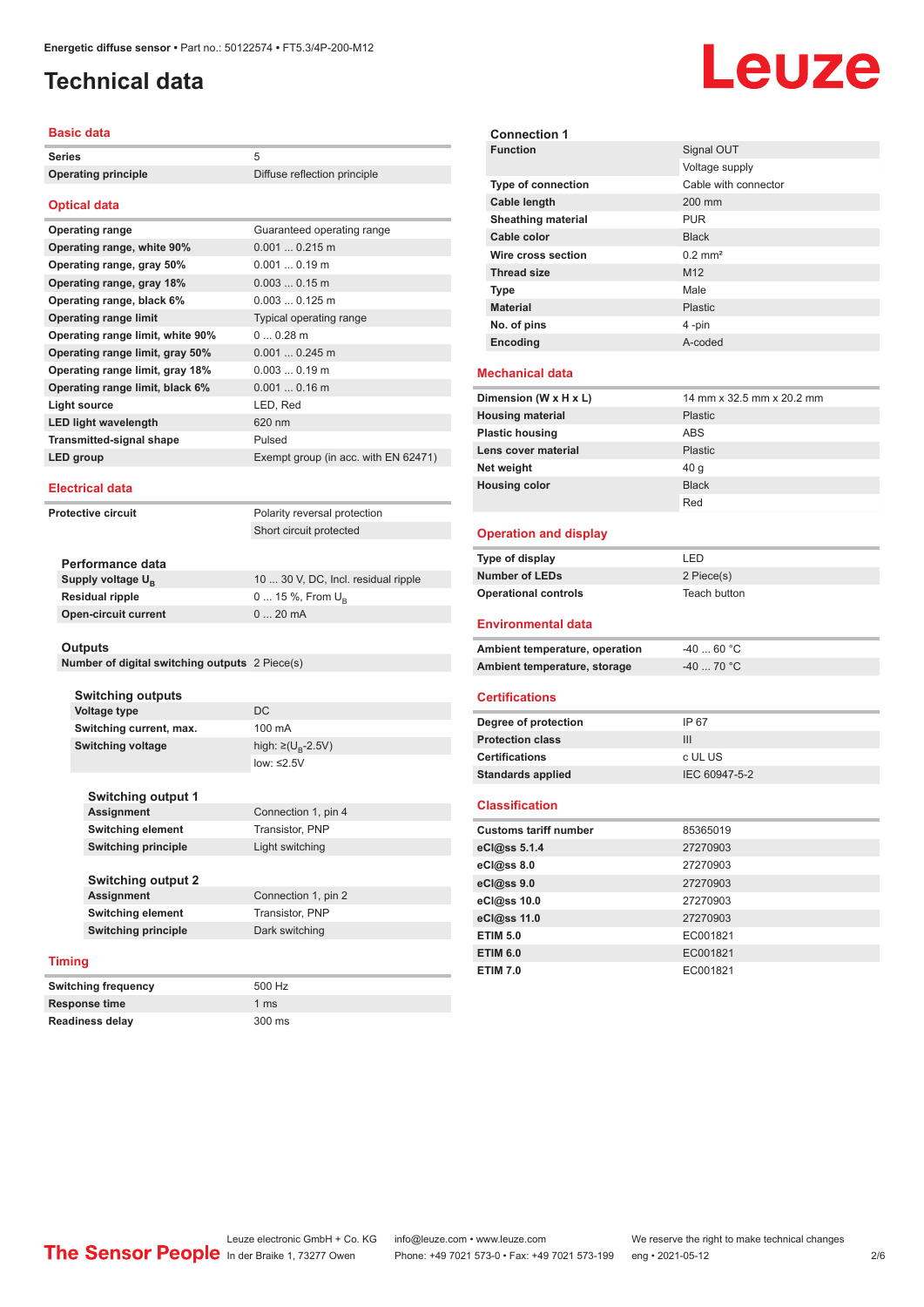### <span id="page-2-0"></span>**Dimensioned drawings**

All dimensions in millimeters





- A Optical axis
- B Indicator diode
- C Teach button

#### **Electrical connection**

**Connection 1**

| <b>Function</b>           | Signal OUT            |
|---------------------------|-----------------------|
|                           | Voltage supply        |
| <b>Type of connection</b> | Cable with connector  |
| Cable length              | 200 mm                |
| <b>Sheathing material</b> | <b>PUR</b>            |
| Cable color               | <b>Black</b>          |
| Wire cross section        | $0.2$ mm <sup>2</sup> |
| <b>Thread size</b>        | M12                   |
| <b>Type</b>               | Male                  |
| <b>Material</b>           | <b>Plastic</b>        |
| No. of pins               | $4 - pin$             |
| Encoding                  | A-coded               |

#### **Pin Pin assignment**

|                | V+               |
|----------------|------------------|
| $\overline{2}$ | OUT <sub>2</sub> |
| 3              | <b>GND</b>       |
| $\overline{4}$ | OUT <sub>1</sub> |

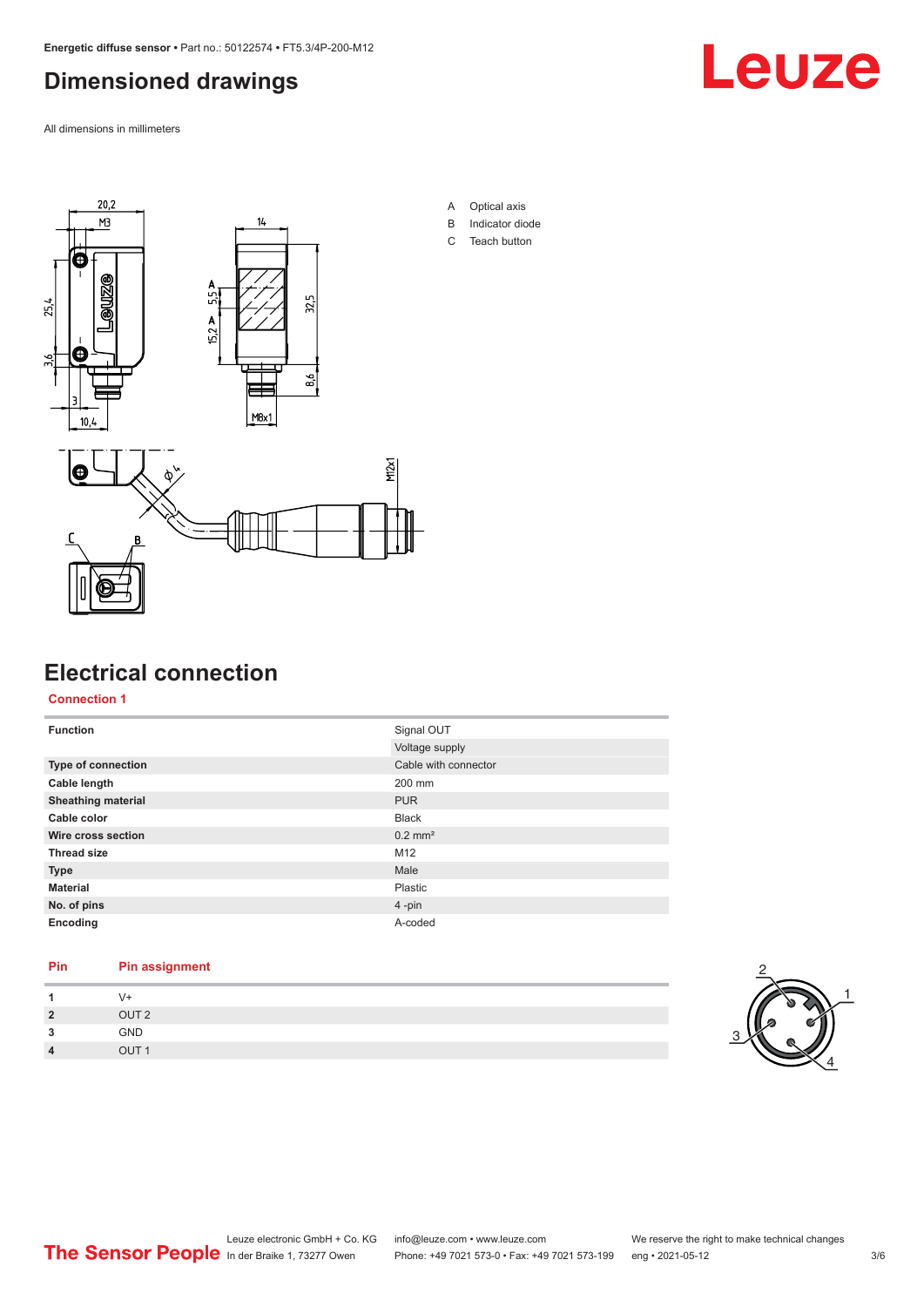#### <span id="page-3-0"></span>**Diagrams**

# Leuze

#### Typ. black/white behavior



- x Range [mm]
- y Reduction of range [mm]
- A White 90%
- B Gray 50%
- C Gray 18%
- D Black 6%

**Fading: black/white error < 50 %** The black/white error is calculated from the operating range against white and the reduction of the operating range against black: **black/white error = reduction of the operating range against black / operating range against white x 100%**



### **Operation and display**

| LED            | Display                  | <b>Meaning</b>        |
|----------------|--------------------------|-----------------------|
|                | Yellow, continuous light | Object detected       |
| $\overline{2}$ | Green, continuous light  | Operational readiness |

#### **Part number code**

Part designation: **AAA5d.EE/ ff-GG-hh-I**

| AAA5 | Operating principle / construction<br>HT5: diffuse reflection sensor with background suppression<br>LS5: throughbeam photoelectric sensor transmitter<br>LE5: throughbeam photoelectric sensor receiver<br>ET5: energetic diffuse reflection sensor                                                                                                                                       |
|------|-------------------------------------------------------------------------------------------------------------------------------------------------------------------------------------------------------------------------------------------------------------------------------------------------------------------------------------------------------------------------------------------|
|      | FT5: diffuse reflection sensor with fading<br>PRK5: retro-reflective photoelectric sensor with polarization filter                                                                                                                                                                                                                                                                        |
| d    | Light type<br>n/a: red light<br>I: infrared light                                                                                                                                                                                                                                                                                                                                         |
| EE   | Equipment<br>1: adjustable range<br>M: for semi-transparent objects<br>H: for the detection of transparent films<br>X: reinforced fading<br>3: teach-in via button<br>R: combination product for reflector DTKS 30x50                                                                                                                                                                     |
| ff   | Switching output / function / OUT1OUT2 (OUT1 = pin 4, OUT2 = pin 2)<br>2: NPN transistor output, light switching<br>N: NPN transistor output, dark switching<br>4: PNP transistor output, light switching<br>P: PNP transistor output, dark switching<br>X: pin not used<br>9: deactivation input (deactivation with high signal)<br>D: deactivation input (deactivation with low signal) |
| GG   | Version<br>P1: narrow light beam                                                                                                                                                                                                                                                                                                                                                          |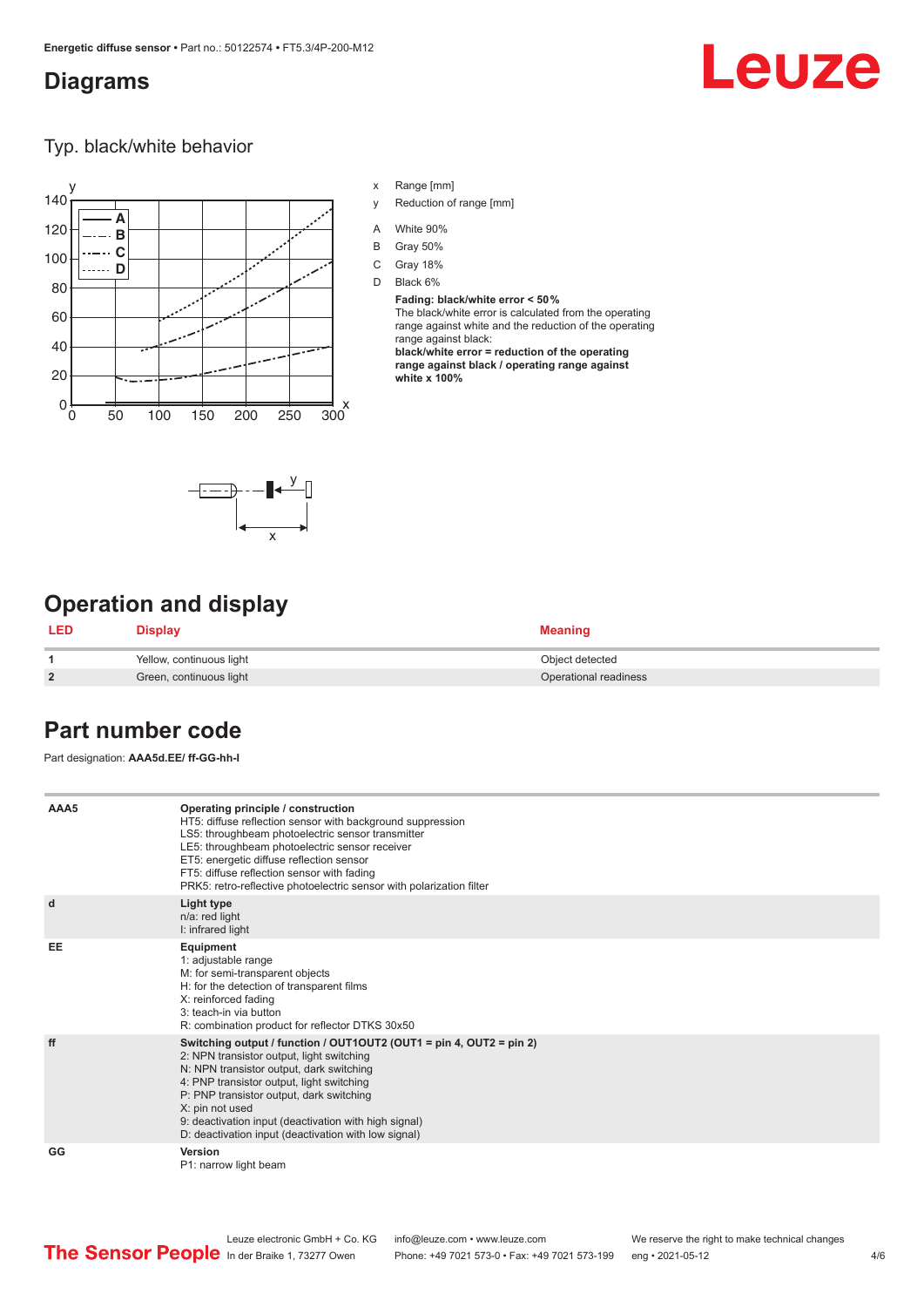#### <span id="page-4-0"></span>**Part number code**

# Leuze

| hh | <b>Electrical connection</b><br>n/a: cable, standard length 2000 mm, 4-wire<br>M8: M8 connector, 4-pin (plug)<br>M8.3: M8 connector, 3-pin (plug)<br>200-M8: cable, length 200 mm with M8 connector, 4-pin, axial (plug)<br>200-M8.3: cable, length 200 mm with M8 connector, 3-pin, axial (plug)<br>200-M12: cable, length 200 mm with M12 connector, 4-pin, axial (plug)<br>M8.1: Snap-in, M8 connector, 4-pin (plug) |
|----|-------------------------------------------------------------------------------------------------------------------------------------------------------------------------------------------------------------------------------------------------------------------------------------------------------------------------------------------------------------------------------------------------------------------------|
|    | Configuration<br>P1: different configuration                                                                                                                                                                                                                                                                                                                                                                            |
|    | <b>Note</b>                                                                                                                                                                                                                                                                                                                                                                                                             |
|    | $\&$ A list with all available device types can be found on the Leuze website at www.leuze.com.                                                                                                                                                                                                                                                                                                                         |

#### **Notes**

| <b>Observe intended use!</b>                                                                                                                                                                                                     |
|----------------------------------------------------------------------------------------------------------------------------------------------------------------------------------------------------------------------------------|
| $\%$ This product is not a safety sensor and is not intended as personnel protection.<br>$\%$ The product may only be put into operation by competent persons.<br>$\%$ Only use the product in accordance with its intended use. |

#### **For UL applications:**

 $\%$  Only for use in "class 2" circuits

ª These proximity switches shall be used with UL Listed Cable assemblies rated 30V, 0.5A min, in the field installation, or equivalent (categories: CYJV/ CYJV7 or PVVA/PVVA7)

#### **Further information**

- Sum of the output currents for both outputs, 50 mA for ambient temperatures > 40 °C
- With the set scanning range, a tolerance of the operating range is possible depending on the reflection properties of the material surface.

## **Accessories**

## Connection technology - Connection cables

|          | Part no. | <b>Designation</b>     | <b>Article</b>   | <b>Description</b>                                                                                                                                         |
|----------|----------|------------------------|------------------|------------------------------------------------------------------------------------------------------------------------------------------------------------|
| §<br>Чh. | 50130652 | KD U-M12-4A-V1-<br>050 | Connection cable | Connection 1: Connector, M12, Axial, Female, A-coded, 4-pin<br>Connection 2: Open end<br>Shielded: No<br>Cable length: 5,000 mm<br>Sheathing material: PVC |